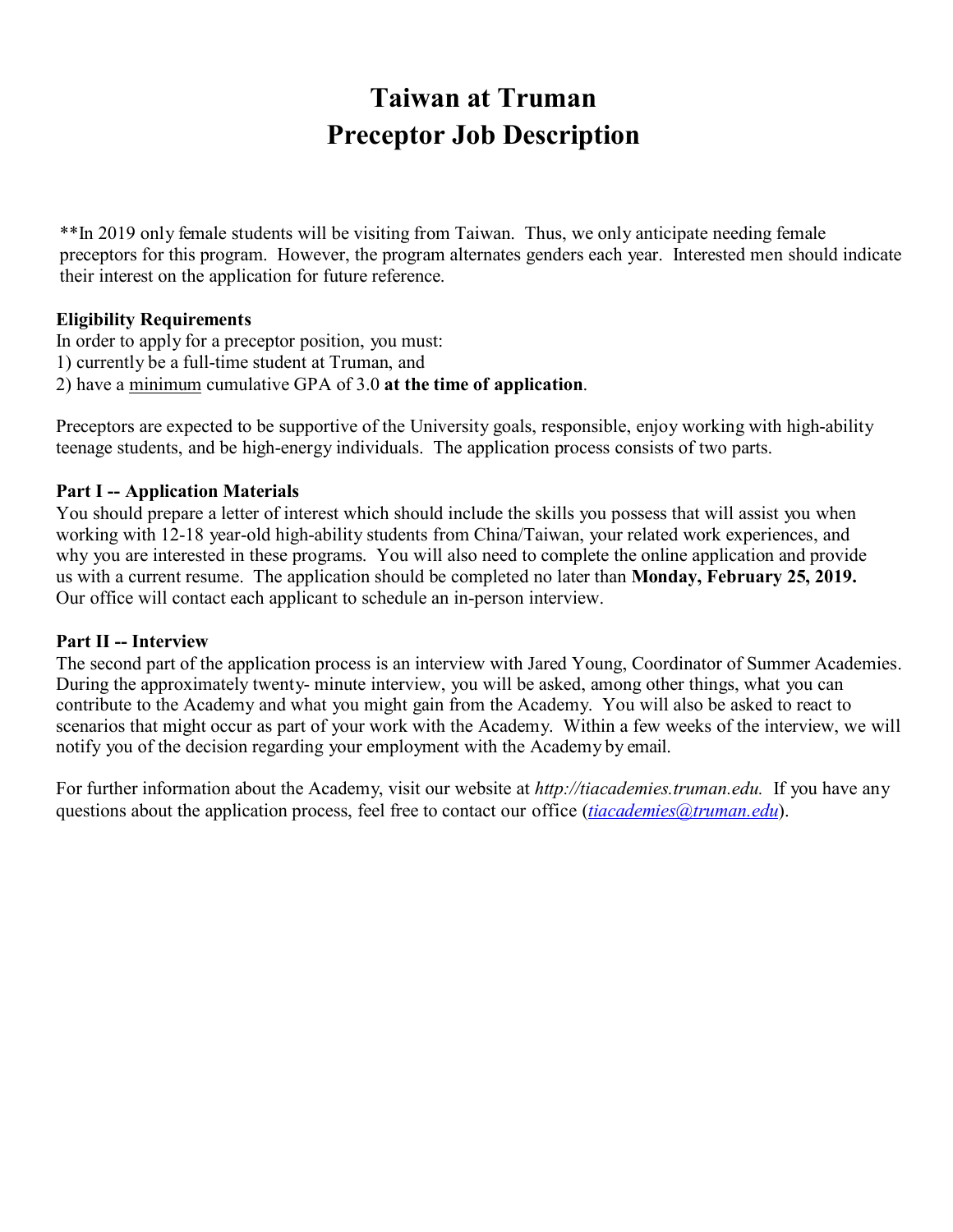# Preceptor Job Description

#### **BEFORE THE ACADEMY**

Preceptors are **required** to attend orientation during the spring. Preceptors will also participate in an intensive training session once they move in.

Preceptors will be **required** to complete van training with the Department of Public Safety on campus and attend CPR & First Aid training prior to their arrival for their respective program. Specific dates will be scheduled for you for these training sessions and you will be notified of the dates with your hiring packet**. NOTE:** In the event that you do not show-up for your CPR/First Aid training, you will be required to pay for your cancelled spot. This charge may exceed \$60 per cancellation.

Preceptors will be required to complete a background check and have fingerprinting done. Specific dates will be set for this and you will be notified of the dates with your hiring packet. It is important that this requirement be completed by the deadline so that the University can receive the report back prior to your contract start date.

#### If you do not complete all of the requirements listed above by the set deadlines, you may risk losing **employment.**

# **DURING THE ACADEMY**

#### **Preceptors' responsibilities lie in three basic areas:**

#### **Classroom**

- Assist faculty members with instruction each day.
- Assist students in getting the maximum benefit from classroom and activity time.
- Oversee student work during informal work time, such as when preparing projects.

#### **Resident Counselor**

- Encourage faculty, staff, and student interaction.
- Serve as a role model for students.
- **◆** Develop close ties with students in your area.
- **◆** Be a resource person for students.
- **◆** Be alert to problems students may reveal.
- Enforce curfews, lights out, and other Academy regulations.

# **Staff**

- Report to the Director of the Academy.
- ◆ Attend daily staff meetings.
- Work together with other staff members for the benefit of the students.
- Preceptors, in teams or individually, help lead thematic or fun activities each evening.
- Seek student input for ideas and development of activities.
- Operate university vehicles as necessary (university training will be provided and students **must** clear a background check).
- Assist students during orientation.
- Assist on first and last days with transportation to and from the Kansas City and Kirksville airports
- $\triangle$  The Director and Dean may assign additional duties during the Academy.

#### **AFTER THE ACADEMY**

Preceptors will be responsible for cleaning up and storing of all materials.